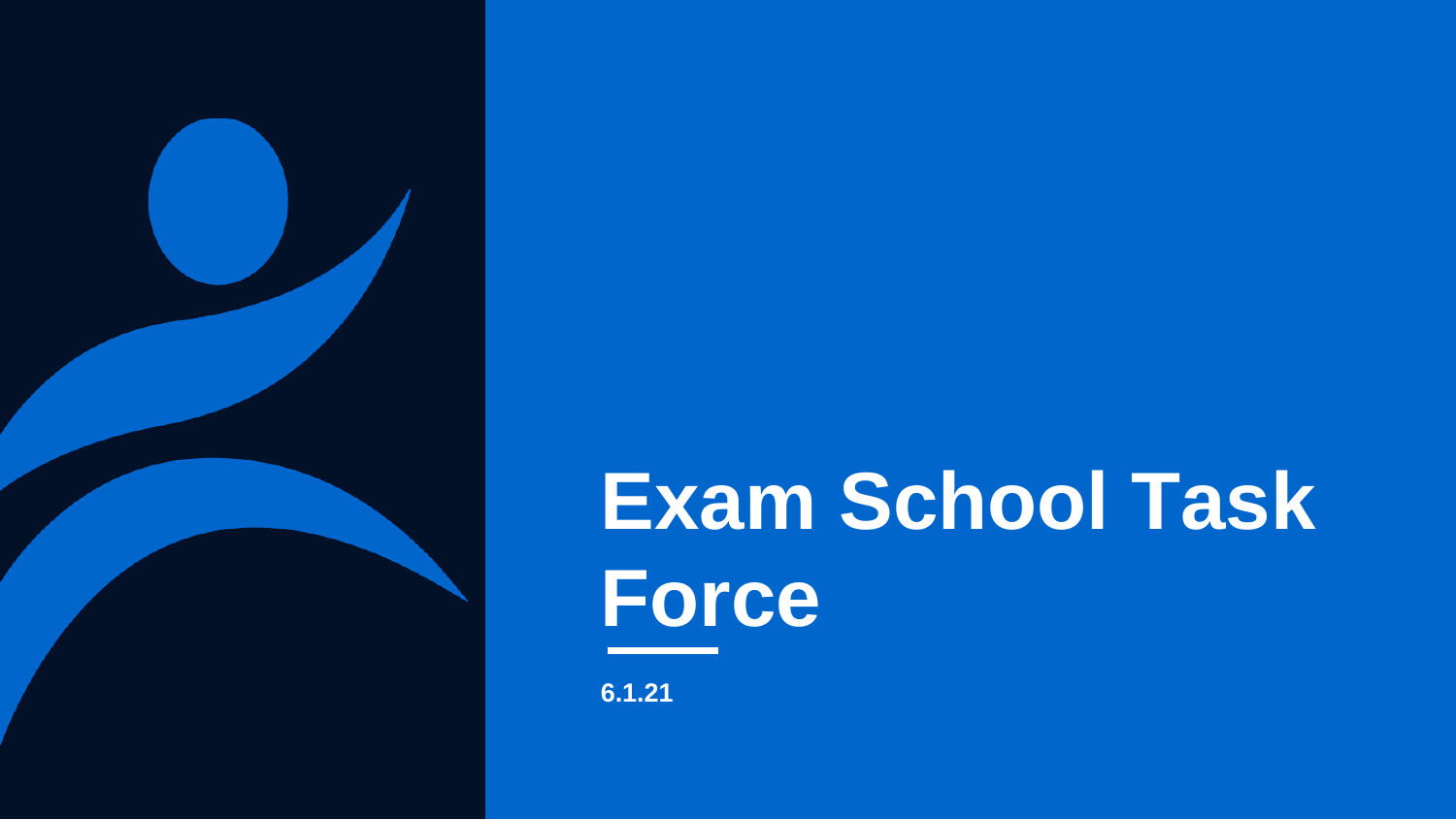## **Possible Additional Census Tract Variables**

| <b>Variable Name</b>                                                                                                                  | <b>Variable Definition</b>                                                                                                                                                                                                                                                                                   |
|---------------------------------------------------------------------------------------------------------------------------------------|--------------------------------------------------------------------------------------------------------------------------------------------------------------------------------------------------------------------------------------------------------------------------------------------------------------|
| Index of Concentration at the Extremes (high<br>income white households versus low income Black<br>households)                        | Number of white households with an income in the top quintile<br>$\lceil $100,000+ \rceil$ - number of Black households with an income in the bottom<br>quintile [less than \$25,000]                                                                                                                        |
|                                                                                                                                       | Divided by                                                                                                                                                                                                                                                                                                   |
|                                                                                                                                       | Total number of households                                                                                                                                                                                                                                                                                   |
| Index of Concentration at the Extremes (high<br>income white non-Hispanic households versus low<br>income people of color households) | Number of white, non-Hispanic households with an income in the top<br>quintile $\lceil $100,000+ \rceil$ - (Number of all households with an income in the<br>bottom quintile [less than \$25,000] - number of white, non-Hispanic<br>households with an income in the bottom quintile [less than \$25,000]) |
|                                                                                                                                       | Divided by                                                                                                                                                                                                                                                                                                   |
|                                                                                                                                       | Total number of households                                                                                                                                                                                                                                                                                   |
| Percentage of persons below poverty                                                                                                   | Number of people with income in the past 12 months below poverty level                                                                                                                                                                                                                                       |
|                                                                                                                                       | Divided by                                                                                                                                                                                                                                                                                                   |
|                                                                                                                                       | Number of people                                                                                                                                                                                                                                                                                             |

[\\* To see more about US census tract poverty data and the cut-point for poverty areas defined by the US census as >=20% below poverty, see the US Census Bureau Changes](https://www.census.gov/library/publications/2020/acs/acsbr20-08.html) in Poverty Rates and Poverty Areas Over Time: 2005-2019.

\*\*High-income refers to the top quintile for US household income and low-income refers to the bottom quintile for US household income, during the years specified. Source: <https://www.hsph.harvard.edu/thegeocodingproject/covid-19-resources/>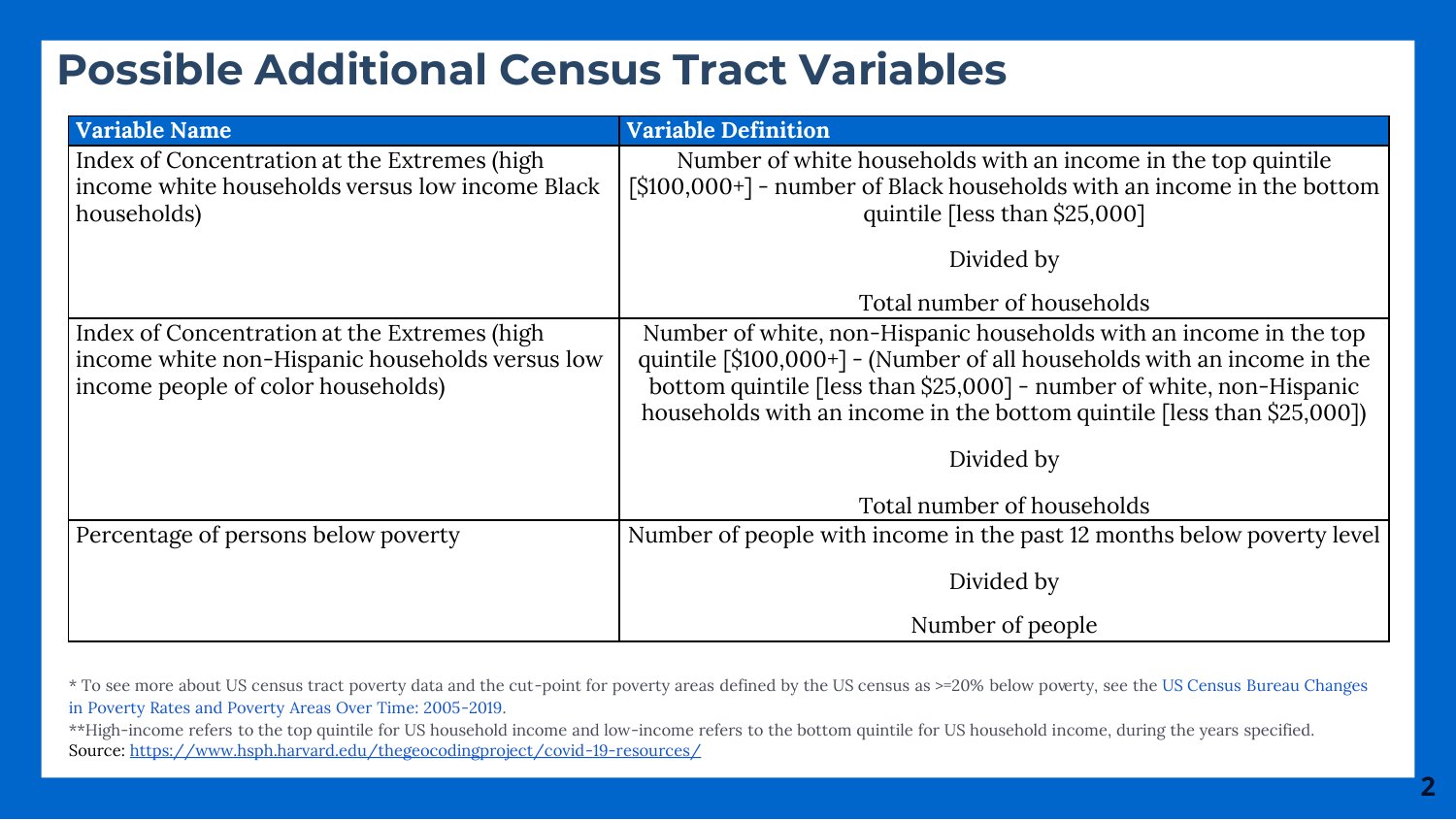## **Index of Concentration at the Extremes (high income white households versus low income Black households)**

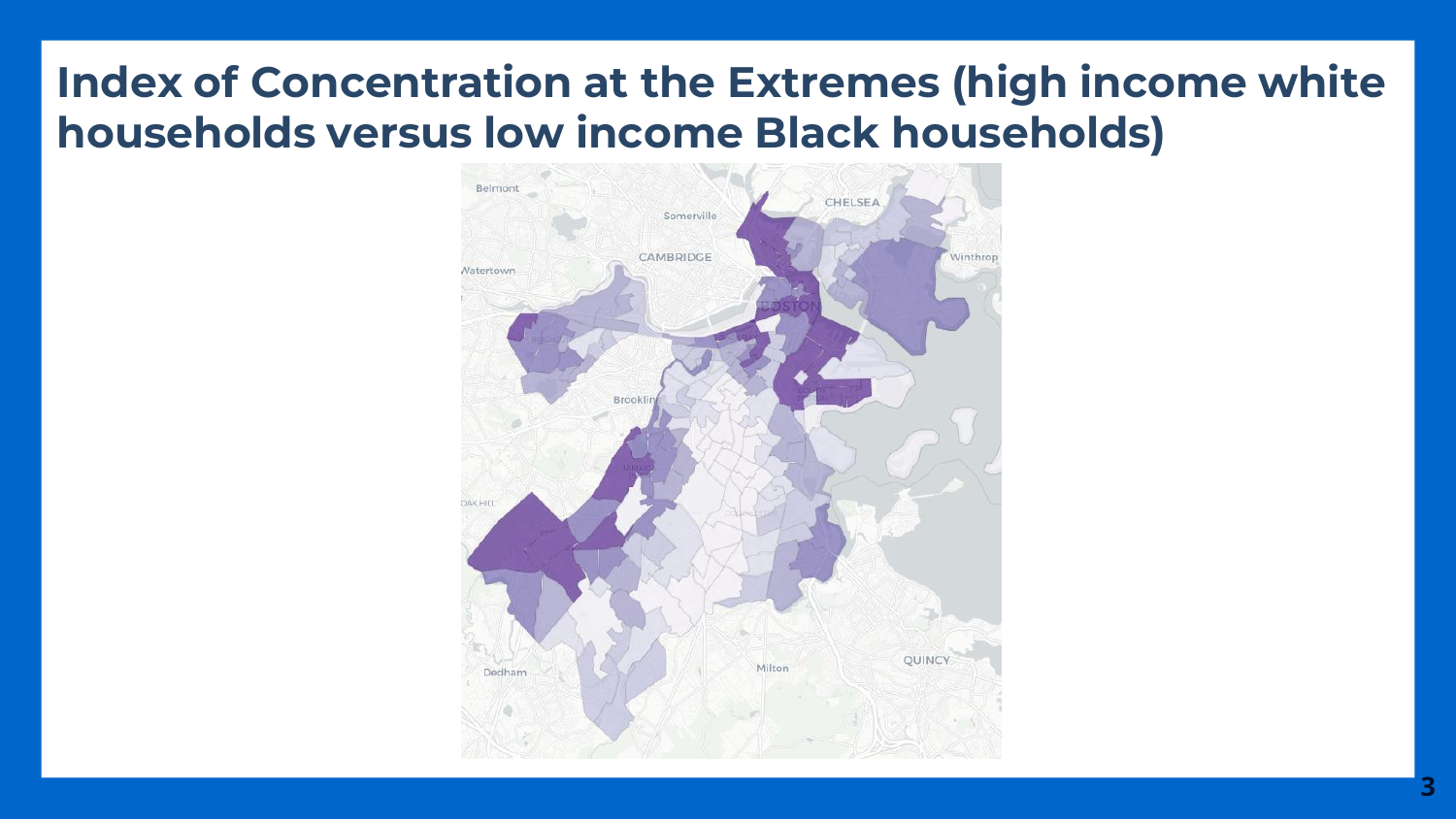### **Index of Concentration at the Extremes (high income white non-Hispanic households versus low income people of color households)**

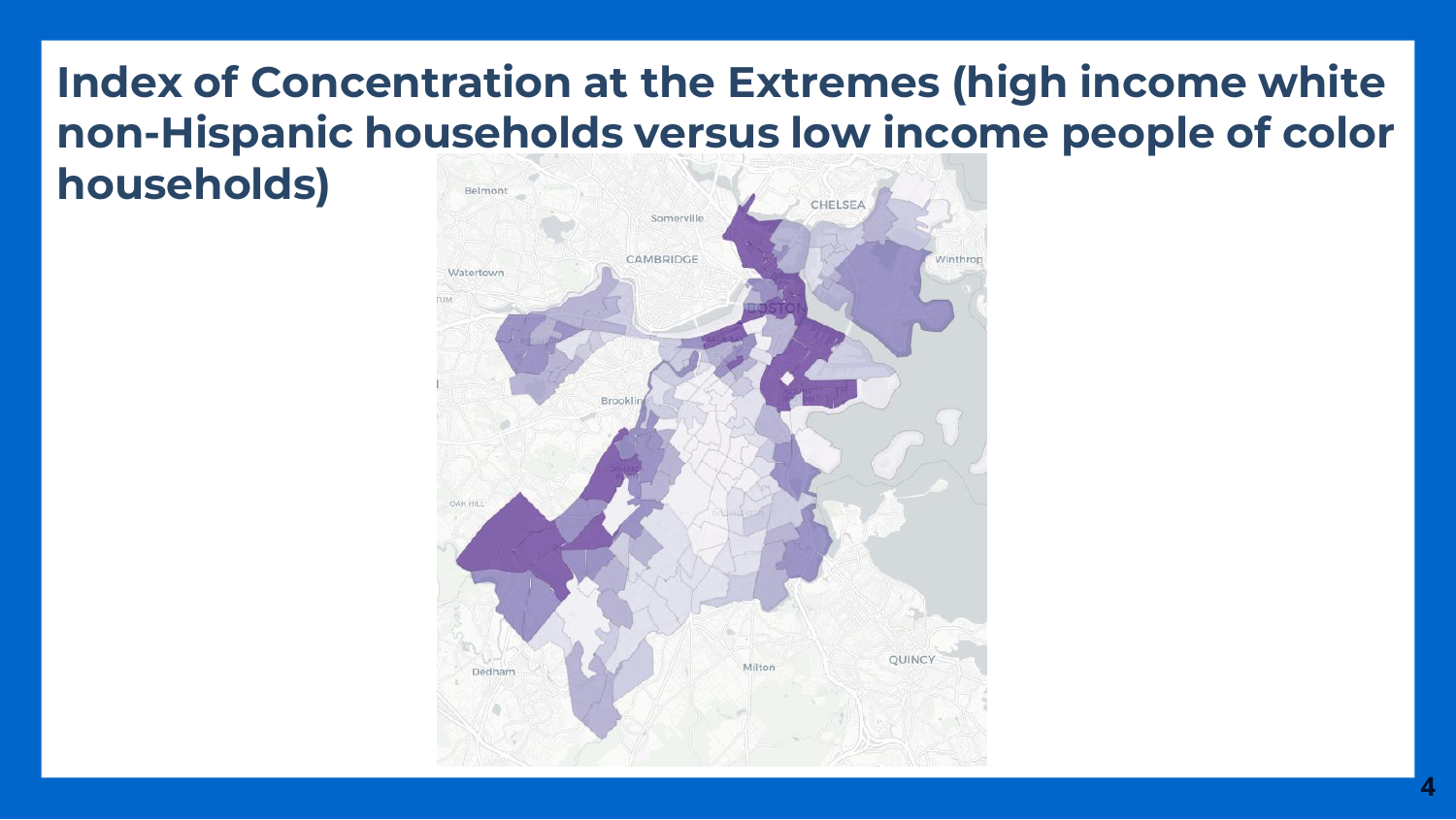#### **Percentage of persons below poverty**